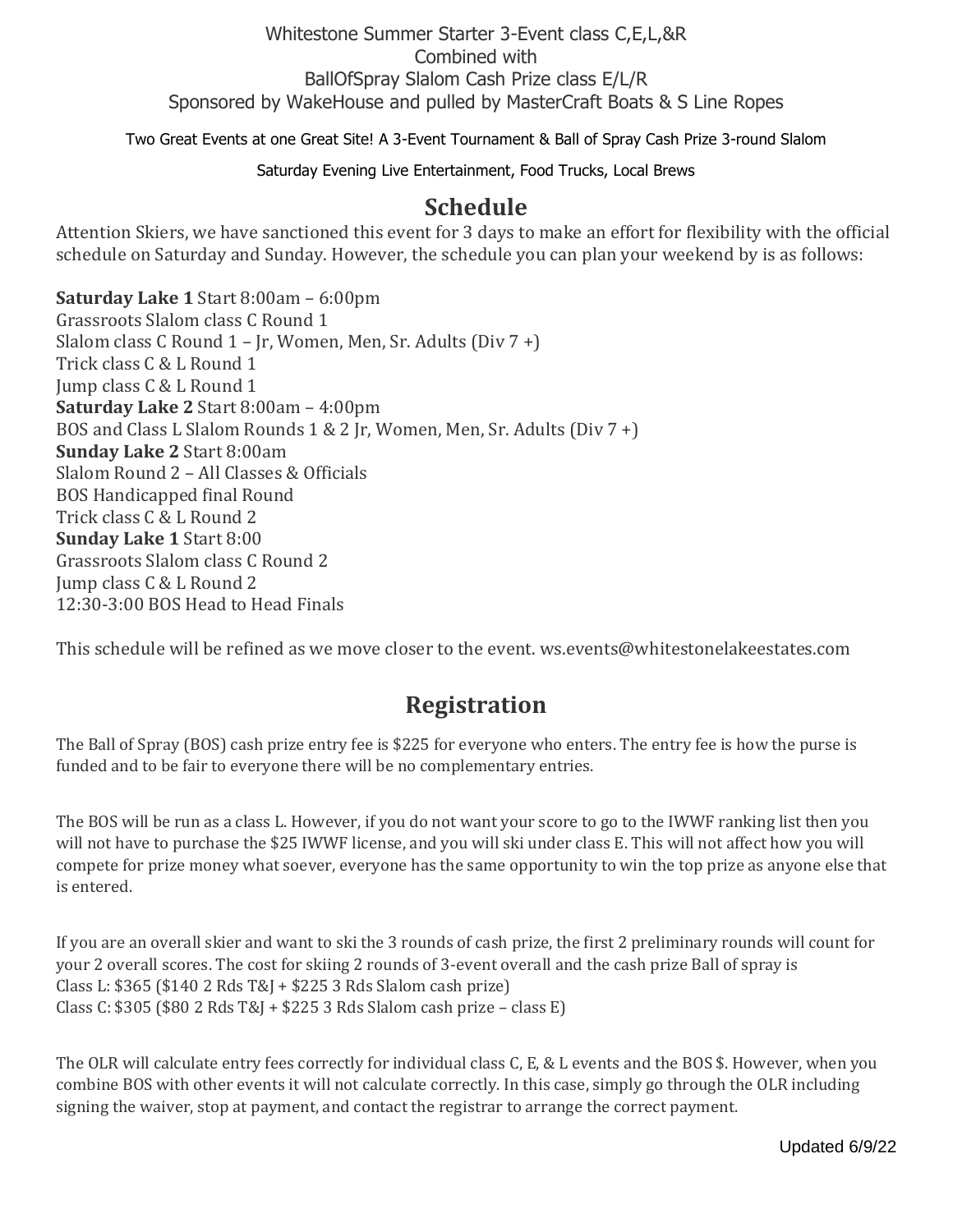#### **BallOfSpray Slalom Cash Prize**

Pro and amateur skiers alike will compete for \$6,000 in prize money. The event is comprised of 2 rounds of prelims and a final. Every competitor will ski 3 times and every competitor has an opportunity to take home prize money. The 16 skiers with the highest scores will compete for \$2,000 in one of two a head-to-head finals and the remaining skiers will compete for an additional \$2,000.

in a handicap final.

The Cash Prize two-day event is comprised of 2 rounds of prelims on Saturday and a two-tier final on Sunday, (Head-to-Head and Handicapped). The entry fee is \$225

Driving: MasterCraft is sending some of their top drivers, and Sure Path will be in use to ensure the best slalom pulls possible.

| H2H#1           | H2H#2   | Handicap | · Every BOS skier will ski a minimum of 3 L/R class rounds                                                                                                                     |
|-----------------|---------|----------|--------------------------------------------------------------------------------------------------------------------------------------------------------------------------------|
| $1 \mid $1,000$ | \$1,000 | \$1,000  | · Close to half the skiers will receive a prize money                                                                                                                          |
| $2 \mid 5500$   | \$500   | \$500    | . Nine skiers will receive payouts in excess of their entry fee                                                                                                                |
| $3 \vert$ \$250 | \$250   | \$250    | Three Grand Prize winners will each receive \$1,000                                                                                                                            |
| $4 \vert 5125$  | \$125   | \$125    | <b>General Notes and Rules</b>                                                                                                                                                 |
| $5 \,   \, $63$ | \$63    | \$63     | To be eligible for the handicap round, a skier must have scores from                                                                                                           |
| $6 \vert 531$   | \$31    | \$31     | 3 or more different USAWS tournaments in the previous 24 months                                                                                                                |
| $7 \,$ \$16     | \$16    | \$16     | Handicaps will be calculated from each skier's USAWS 12-month 3<br>score average. If a skier does not have 3 scores from the last 12 months<br>a 24-month average will be used |
| 8 58            | \$8     | \$8      |                                                                                                                                                                                |
|                 |         |          |                                                                                                                                                                                |

3. BallOfSpray reserves the right to tweak individual handicaps and entry qualifications as needed

4. Non USAWS skiers who can provide documentation of scores from other federations will be admitted at the discretion of the event organizer

All scores will be entered into the Cash Prize Score Book without regard to boat speed. The values for 34 MPH scores will be used for 36 mph and 32 mph skiers.

Example: 4  $@38$  off = 100 buoys at 34mph and at 36 mph and at 32 mph

Seeding for the Head-to-Head will be as follows

1. Skiers with the 8 highest scores from prelims will take seeds 1 through 8

2. Skiers with the highest combined scores from rounds 1 and 2 (but not one of the 8 highest scores) will take seeds 9 through 16

All rules are subject to change

Entries are non-refundable unless the event fills. Entry fees will only be refunded when a skier from the waiting list replaces a canceled entry.

If you have any questions, please contact John Horton at [Horton@BallOfSpray.com](mailto:Horton@BallOfSpray.com)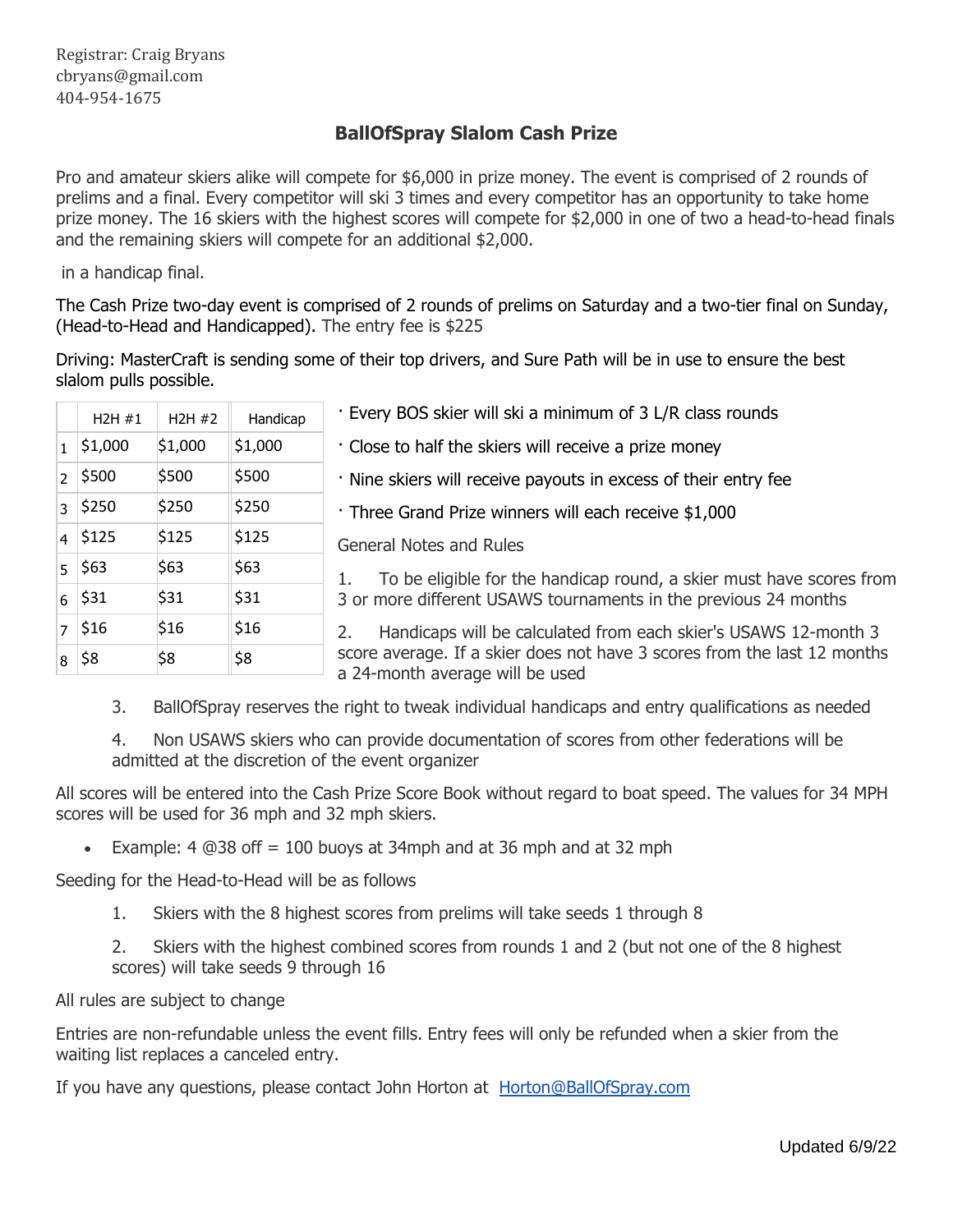See next page for more Info.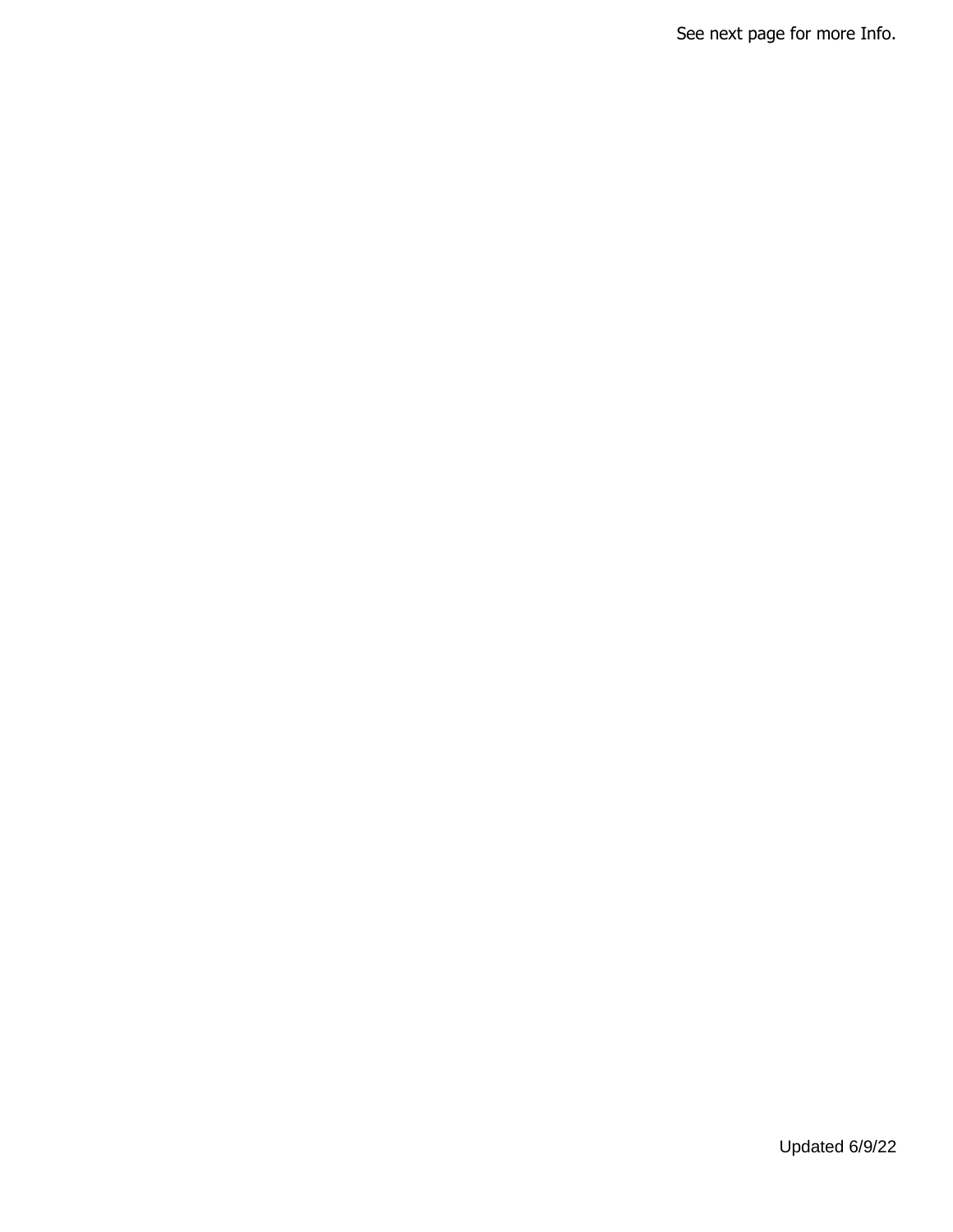# **First Annual Whitestone Jump Challenge Cash Prize a.k.a. Balls Astray Ramp Masters Jump Off**

#### Entry Fee \$50

Must have a non-zero Rankings List jump score to be eligible to enter. Skiers must enter before first round of jump.

Skier earns points by comparing best jump each round to updated Rankings List Score (RLS).

RLS will be updated after each round by averaging skier's best jump with their Rankings List score, the new average or the original RLS will be the benchmark, whichever is higher.

After updating RLS, skier's score will be best jump in that round minus updated RLS.

For example updated RLS is 100 and skier jumps 101, skier will gain 1 point for that round. Same skier jumps 99, score would be -1.

Best single round score will be used to qualify top four jumpers for the head to head jump off.

Top qualifier will jump off vs. number 4, 2 against 3, in a head to head 2 jump format. 2 vs. 3 battle goes first.

In prelims and finals, each skier will take 2 jumps. Higher ranked skier picks skiing order. Second skier on the water has to beat first skier's score (best jump minus updated RLS). First skier wins ties.

The winners of the preliminary round will go head to head for the title. Losers will be ranked based on points earned vs. updated RLS in preliminary round.

Cash prizes will be awarded to top 3 jumpers. Prize amount will be based on number of entries.

For question on the rules contact Joel Norton [norton7425@bellsouth.net](mailto:norton7425@bellsouth.net)

Registration & Entry Fee question contact Craig Bryans chryans@gmail.com

See next page for more Info.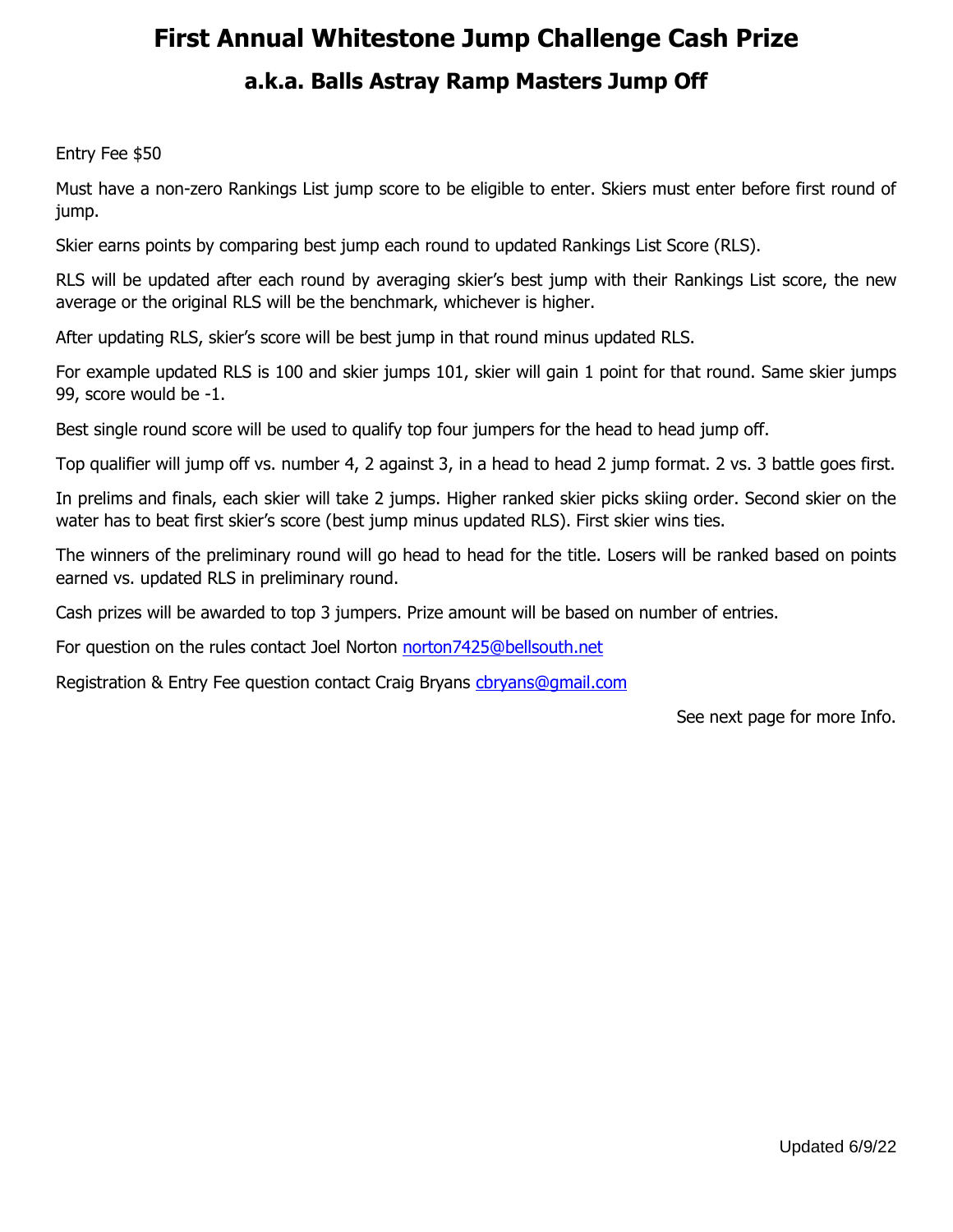# **Whitestone Summer Starter 2 Round Slalom, Trick, and Jump Class C & L**

Our signature 2 round 3-Event tournament has not changed. Whitestone will offer C or L class in each event. All class L slalom will be held within the BallOfSpray Cash Prize event and the entry fee for that event will apply.

One round Slalom, Trick, and Jump on Saturday and the second round on Sunday.

If you are mixing the Summer Starter events with the BallOfSpray event, don't pay through the OLR but email or text the registrar for fee calculation and an electronic invoice. Registrar: Craig Bryans [cbryans@gmail.com](mailto:cbryans@gmail.com) 404-954-1675 cell

First time skiers are welcome and will be encouraged under some special Whitestone rules that allow a guaranteed number of passes.

**Fees:** Class C – 1 event \$70, 2 events \$80, 3 events \$90. Class L - 1 event \$120, 2 events \$140, 3 events \$160. But BOS = \$225. You can ski 1 or 2 L / C events and replace the  $3<sup>rd</sup>$  slalom event with BOS by adding \$225. For example, 2 rounds of L trick and Jump =  $$140 + BOS$  3 rounds of slalom cash prize =  $$225$  for a total of  $$365$ .

### **Practice**

Practice sets are available to all registered participants.

\$10 per set: 4 slalom passes, 3 jumps, 2-4 trick passes or 15 mins, whichever comes first.

Slalom, Trick, and Jump will be held on Lake One.

Slalom only will be pulled on Lake Two for those that are entered in the Ball of Spray. SurePath will be active on both lakes.

Use of your own driver allowable under certain conditions.

Dates/times available: Monday 6/6 to Friday 6/10 from 5pm to 8pm.

Please contact Michelle Walker at [michellewalker122316@gmail.com](mailto:michellewalker122316@gmail.com) or (734) 652-

4942 (text preferred) to schedule your practice sets.

The practice will be sanctioned.

Practice waiver must be signed, and payment received before skiing!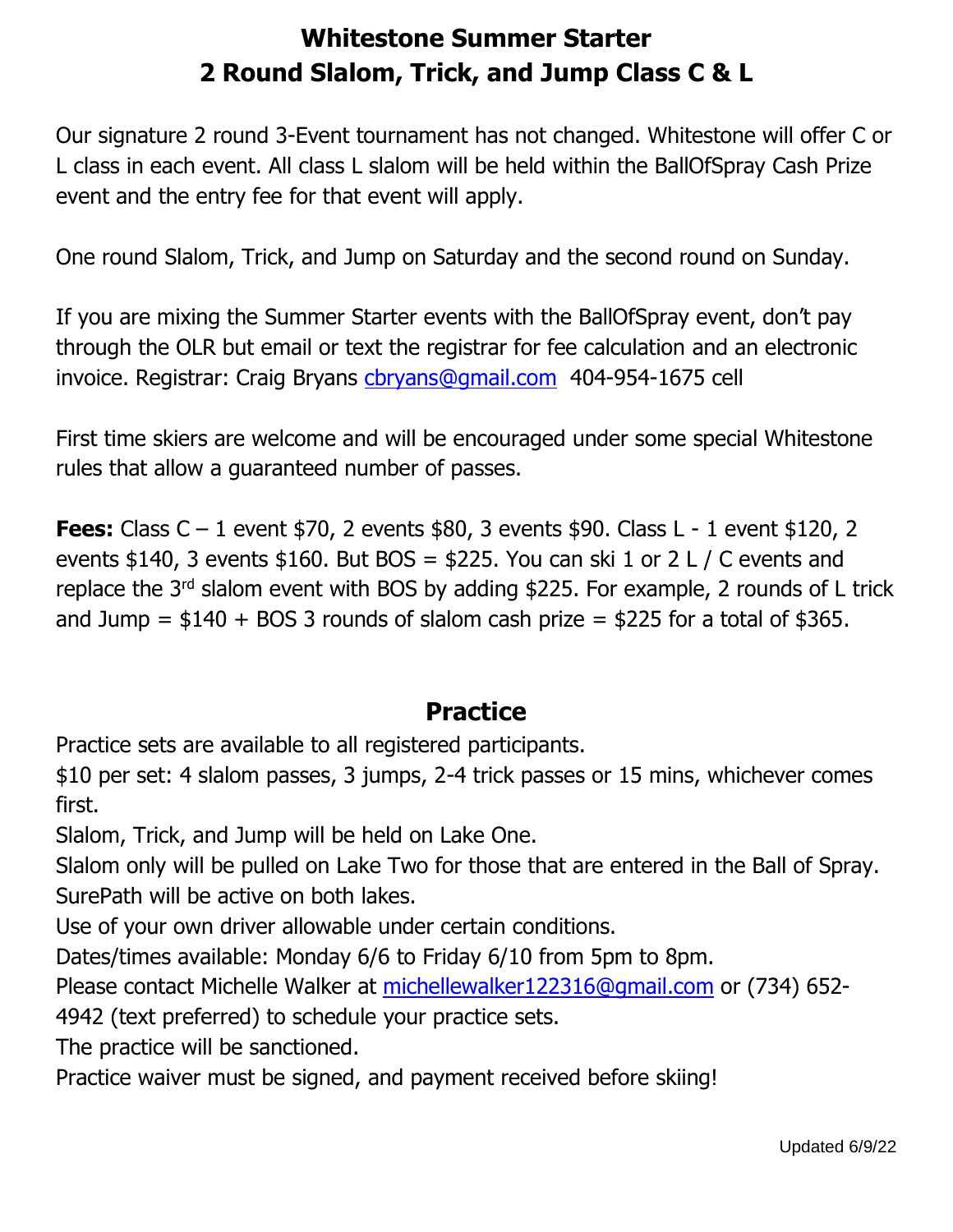PayPal is the preferred payment for practice and anything else that may come up. The email for PayPal is ws.treasurer@whitestoneskiclub.com Put PRACTICE in the Memo line.

See next page for more Info.

## **Food Services**

Friday:

Officials Meeting & Dinner 7:00 on the pavilion

### Saturday:

- ✅ Smokehouse Grill 7a-8p (Breakfast, Lunch, & Dinner)
- ✅ Big Kona Ice (shaved ice)
- ✅ The Little Baked Bakery
- ✅ The Shack (Dinner)
- ✅ Talking Rock Brewery 6pm

Sunday:

```
✅ Smokehouse Grill 7a-4p (Breakfast & Lunch)
```
\*Smoke House Grill dinner is burgers, hot dogs, BBQ. Also serving breakfast!

\*The Shack is Asian bistro, poke bowls/noodle bowls

## **Saturday Night Party**

2 Food trucks will remain of site to sell their dinner menus. Talking Rock Brewery will be on site starting at 6:00 (Id Required). A Live band will play throughout the evening.

### **Accommodations**

Microtel Inn & Suites. Book your discounted hotel rate by calling the hotel directly at 706-229-5500. Use the discount code Whitestone Water Ski Tournament for the best rate.

### **Camping & RVs**

Updated 6/9/22